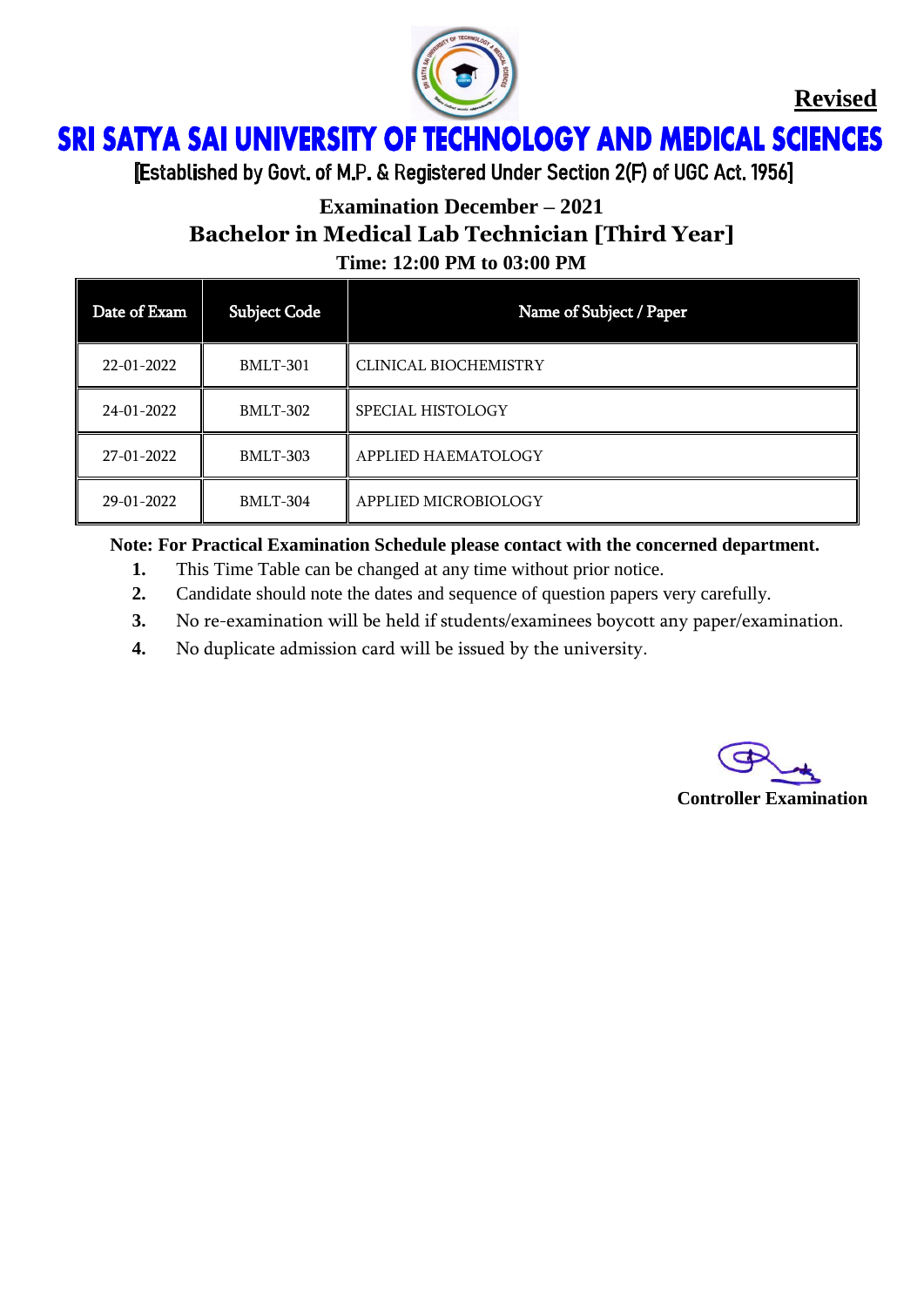

**Revised**

### ì Ï

[Established by Govt. of M.P. & Registered Under Section 2(F) of UGC Act. 1956]

## **Examination December – 2021 Bachelor in Medical Lab Technician [Second Year] Time: 12:00 PM to 03:00 PM**

| Date of Exam | <b>Subject Code</b> | Name of Subject / Paper   |
|--------------|---------------------|---------------------------|
| 22-01-2022   | <b>BMLT-201</b>     | <b>BIOCHEMISTRY</b>       |
| 24-01-2022   | <b>BMLT-202</b>     | <b>CELLULAR PATHOLOGY</b> |
| 27-01-2022   | <b>BMLT-203</b>     | APPLIED HAEMATOLOGY       |
| 29-01-2022   | <b>BMLT-204</b>     | <b>MICROBIOLOGY</b>       |

**Note: For Practical Examination Schedule please contact with the concerned department.**

- **1.** This Time Table can be changed at any time without prior notice.
- **2.** Candidate should note the dates and sequence of question papers very carefully.
- **3.** No re-examination will be held if students/examinees boycott any paper/examination.
- **4.** No duplicate admission card will be issued by the university.